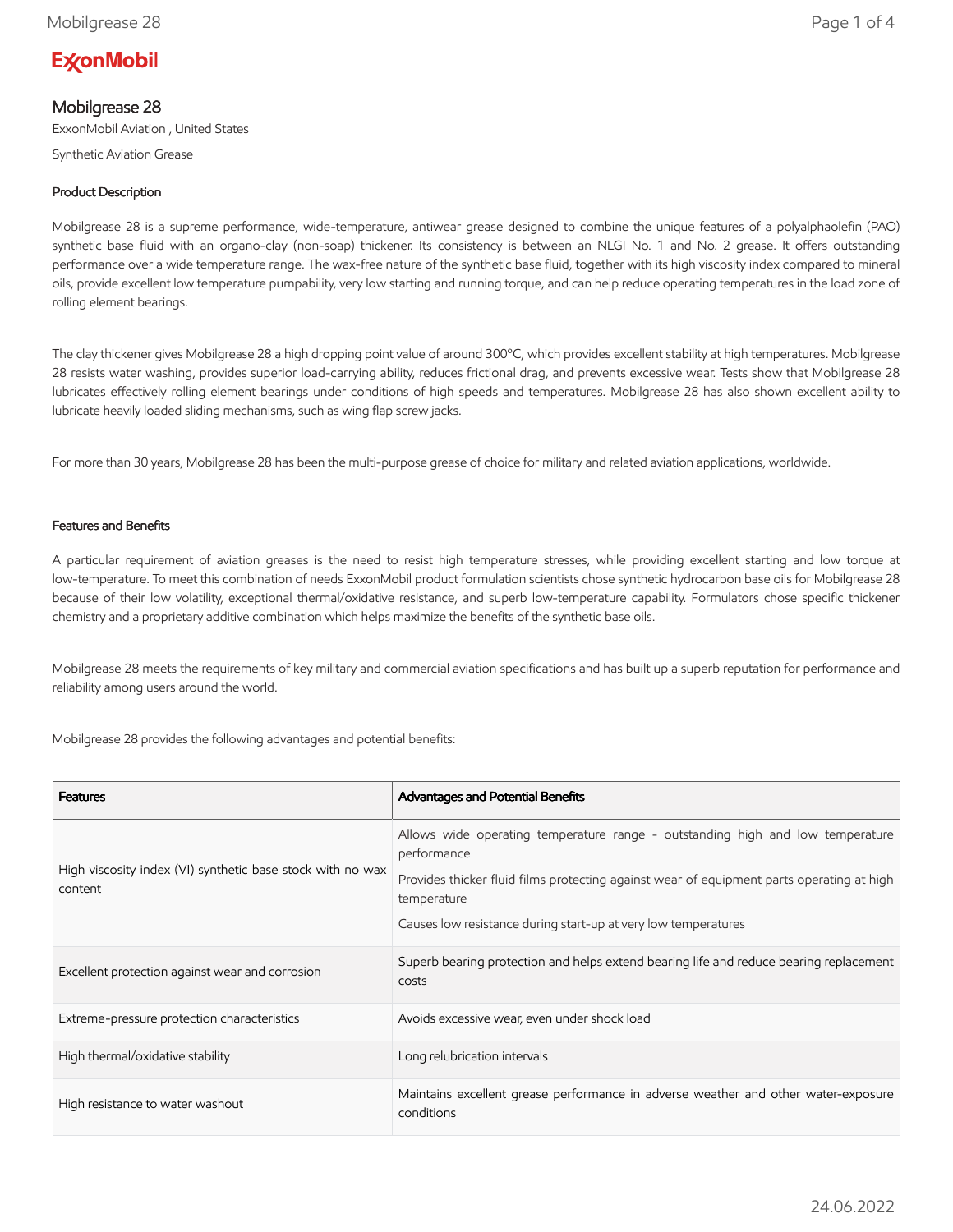## Mobilgrease 28 Page 2 of 4

## Applications

Mobilgrease 28 is designed for the lubrication of plain and rolling bearings at low to high speeds, and splines, screws, worm gears, and other mechanisms where high friction reduction, low wear, and low lubricant friction losses are required. The recommended operating temperature range is -54ºC to 177ºC (-65ºF to 350ºF) with appropriate relubrication intervals.

Mobilgrease 28 is recommended for use in landing wheel assemblies, control systems and actuators, screw jacks, servo devices, sealed-bearing motors, oscillating bearings, and helicopter rotor bearings on military and civil aircraft. Subject to equipment manufacturer approvals, it can also be used on naval shipboard auxiliary machinery and where superseded specifications MIL-G-81322 (WP), MIL-G-7711A, MIL-G-3545B, and MIL-G-25760A are recommended.

Mobilgrease 28 is also recommended for industrial lubrication, including sealed or repackable ball and roller bearings wherever extreme temperature conditions, high speeds, or water washing resistance are factors. Typical industrial applications include conveyor bearings, small alternator bearings operating at temperatures near 177ºC (350ºF), high-speed miniature ball bearings, and bearing applications where oscillatory motion, and vibration create problems.

Mobilgrease 28 is qualified by the U.S. Military under Specification MIL-PRF-81322, General-Purpose, Aircraft, and Specification DOD-G-24508A (Navy) for shipboard auxiliary machinery. It is a U.S. Military Symbol WTR and NATO Code Number G-395 grease.

#### Specifications and Approvals

| This product has the following approvals: |
|-------------------------------------------|
| NATO G-395                                |
| MIL-PRF-81322G                            |
| MIL-PRF-24508B                            |

#### Properties and Specifications

| Property                                                                                             |                 |
|------------------------------------------------------------------------------------------------------|-----------------|
| Grade                                                                                                | <b>NLGI 1.5</b> |
| Base Oil Viscosity of Greases @ 100 C, mm2/s, AMS 1700                                               | 5.7             |
| Base Oil Viscosity of Greases @ 40 C, mm2/s, AMS 1697                                                | 29.3            |
| Bomb Oxidation, Pressure Drop, 100 h, kPa, ASTM D942                                                 | <b>PASS</b>     |
| Color, Visual                                                                                        | Dark Red        |
| Copper Strip Corrosion, 24 h, 100 C, Rating, ASTM D4048                                              | 1B              |
| Dirt, # particles 25u to 74 u, FTM 3005                                                              | Pass            |
| Dirt, # particles 75u or larger, FTM 3005                                                            | $\mathbf{0}$    |
| Dropping Point, °C, ASTM D2265                                                                       | 307             |
| Evaporation Loss, 22 h, 177 C, mass%, ASTM D2595                                                     | 6               |
| Falex Block on Ring Oscillating Wear Scar, 35k cycles, 90 deg angle, Al/bronze block, mm, ASTM D3704 |                 |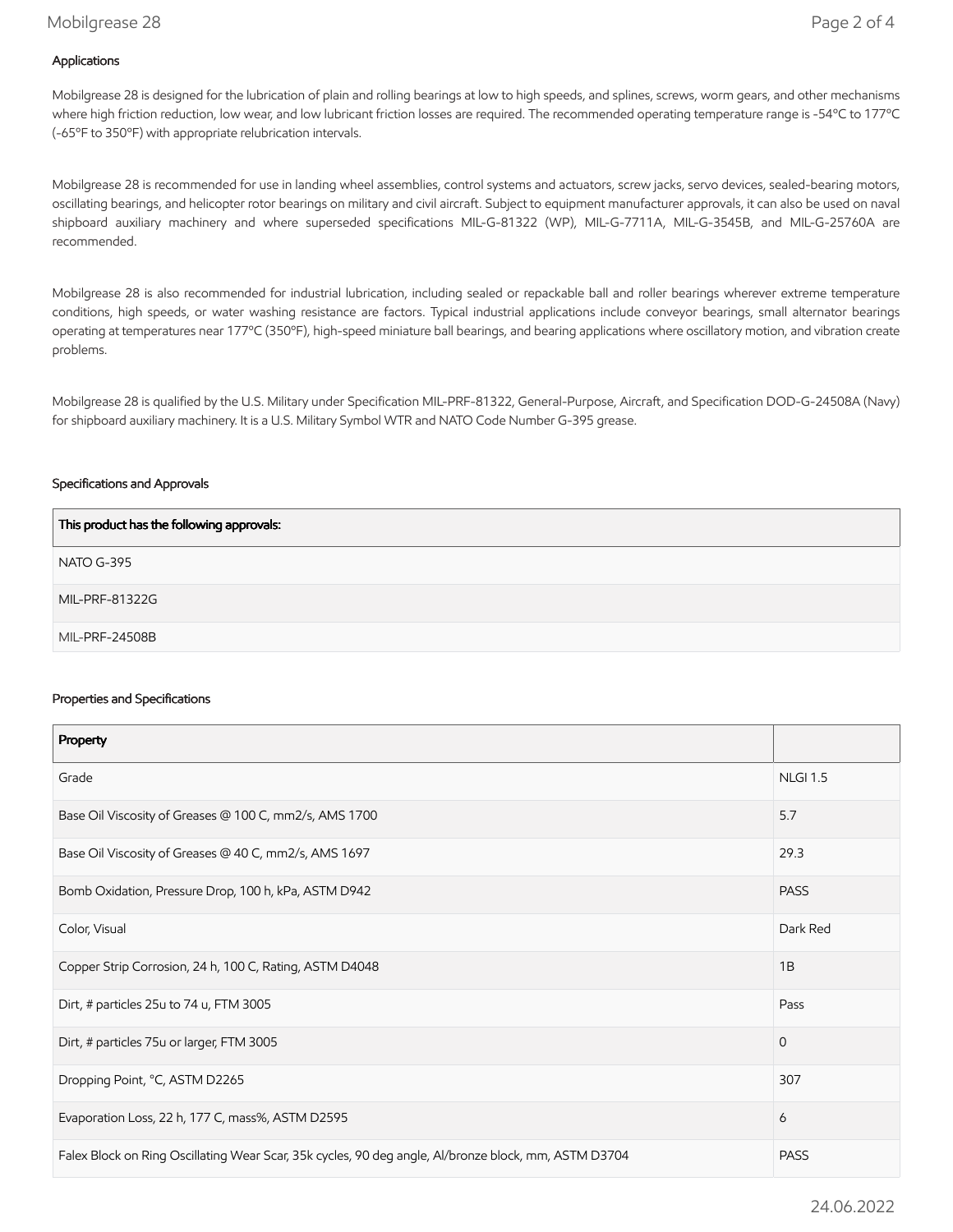| Property                                                        |                 |
|-----------------------------------------------------------------|-----------------|
| Four-Ball Wear Test, Scar Diameter, mm, ASTM D2266              | 0.6             |
| Load Carrying Capacity, Load-Wear Index, kgf, ASTM D2596        | 40              |
| Low Temperature Torque, Running @ -54 C, 60 min, Nm, ASTM D1478 | 0.05            |
| Low Temperature Torque, Starting @ -54 C, Nm, ASTM D1478        | 0.43            |
| Lubrication Life @ 177 C, h, ASTM D3336                         | <b>PASS</b>     |
| NBR-L, AMS 3217/2 Compat, 70C 158 h, vol %, FTM 3603            | 6               |
| Oil Separation, 30 h @ 177 C, mass%, ASTM D6184                 | 3.5             |
| Oxidation Stability, Pressure Drop, 500 h, kPa, ASTM D942       | <b>PASS</b>     |
| Pen Worked X 100,000, 1/16" holes, 0.1 mm, FTM 313              | 303             |
| Penetration, Worked, 60X, 0.1 mm, ASTM D217                     | 293             |
| Rust Protection, 48 h @ 125 F, Rating, ASTM D1743               | <b>PASS</b>     |
| Texture, VISUAL                                                 | Smooth, buttery |
| Thickener, wt%, AMS 1698                                        | Clay            |
| Water Washout, Loss @ 41 C, wt%, ASTM D1264(mod)                | 1               |

### Health and safety

Health and Safety recommendations for this product can be found on the Material Safety Data Sheet (MSDS) @ [http://www.msds.exxonmobil.com](http://www.msds.exxonmobil.com/psims/psims.aspx) /psims/psims.aspx

All trademarks used herein are trademarks or registered trademarks of Exxon Mobil Corporation or one of its subsidiaries unless indicated otherwise.

05-2022 Exxon Mobil Corporation 22777 Springwoods Village Parkway Spring TX 77389

For additional technical information or to identify the nearest U.S. ExxonMobil supply source, call 1800 662-4525. [http://www.exxonmobil.com](http://www.exxonmobil.com/)

Due to continual product research and development, the information contained herein is subject to change without notification. Typical Properties may vary slightly.

Energy lives here™